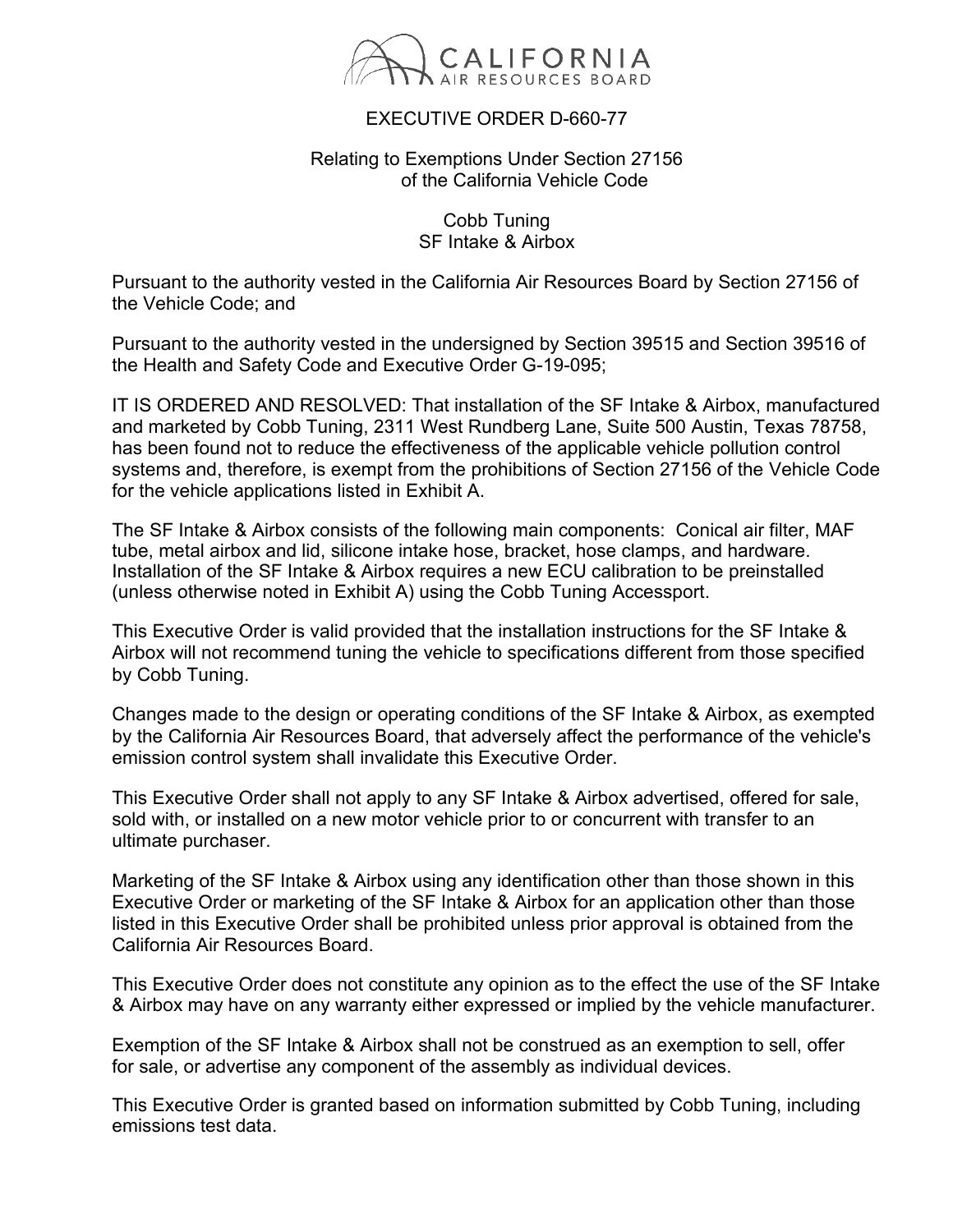The California Air Resources Board reserves the right in the future to review this Executive Order and the exemption provided herein to assure that the exempted add-on or modified part continues to meet the standards and procedures of Title 13, California Code of Regulations, Section 2222, et seq.

THIS EXECUTIVE ORDER DOES NOT CONSTITUTE A CERTIFICATION, ACCREDITATION, APPROVAL, OR ANY OTHER TYPE OF ENDORSEMENT BY THE CALIFORNIA AIR RESOURCES BOARD OF ANY CLAIMS OF THE APPLICANT CONCERNING ANTI-POLLUTION BENEFITS OR ANY ALLEGED BENEFITS OF THE SF INTAKE & AIRBOX.

No claim of any kind, such as "Approved by the California Air Resources Board", may be made with respect to the action taken herein in any advertising or other oral or written communication.

Violation of any of the above conditions shall be grounds for revocation of this order. The order may be revoked only after a ten-day written notice of intention to revoke the order, in which period the holder of the order may request in writing a hearing to contest the proposed revocation. If a hearing is requested, it shall be held within ten days of receipt of the request and the order may not be revoked until a determination is made after the hearing that grounds for revocation exist.

Executed on this  $23\nu d$  day of December 2021.

Allen Lyons, Chief Emissions Certification and Compliance Division